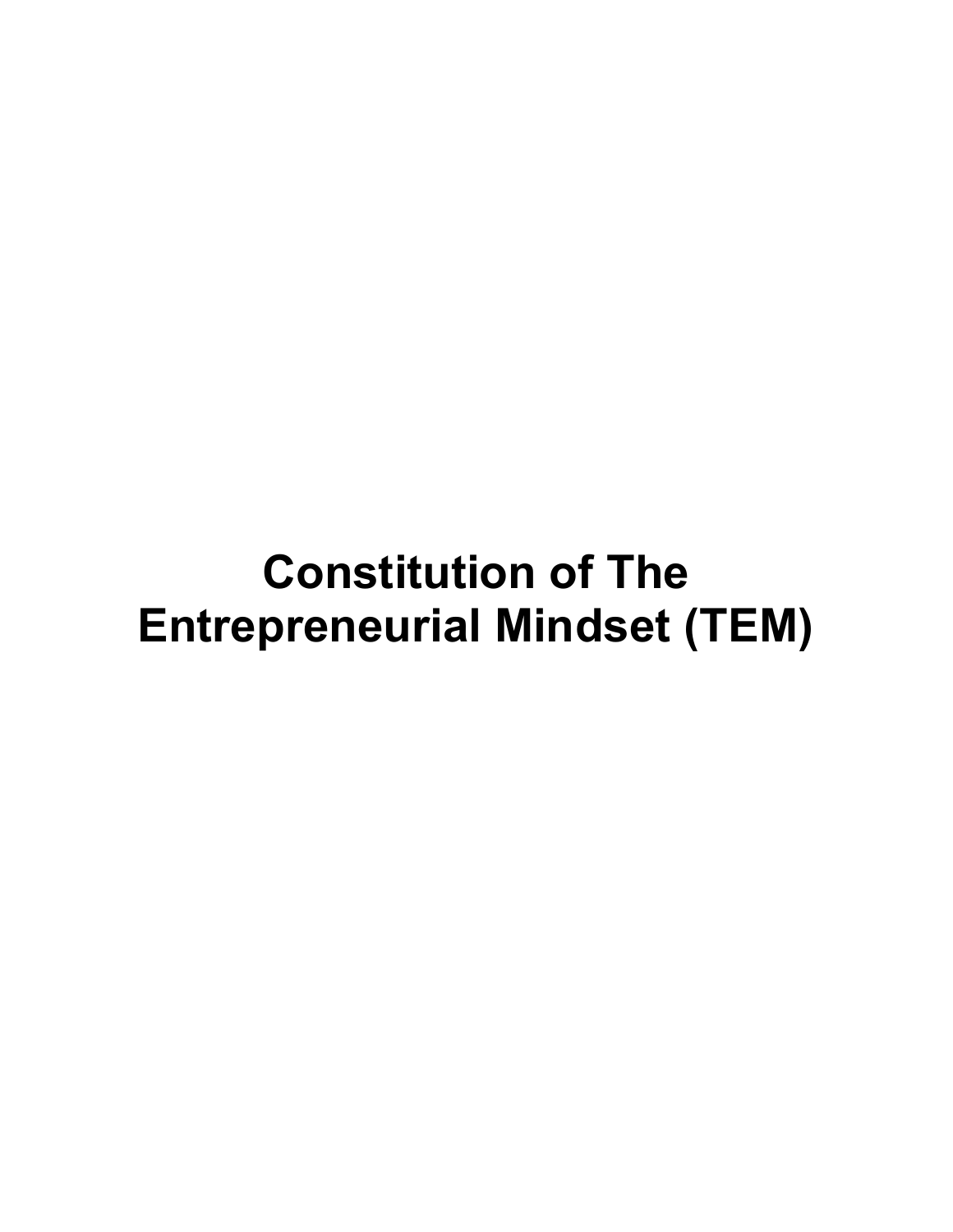# Table of Contents:

| Article I.    | General                              | 2               |
|---------------|--------------------------------------|-----------------|
| Article II.   | <b>Council Composition</b>           | 3               |
| Article III.  | Duties of TEM Executive Council      | $\overline{4}$  |
| Article IV.   | Meetings and Activities of TEM       | $\overline{7}$  |
| Article V.    | <b>Executive Council Recruitment</b> | 9               |
| Article VI.   | Tenure of Office                     | 10              |
| Article VII.  | <b>Resignation and Vacancies</b>     | 11              |
| Article VIII. | <b>Suspension and Removal</b>        | 12 <sub>2</sub> |
| Article IX.   | Transitions                          | 14              |
| Article X.    | Finances                             | 15              |
| Article XI.   | <b>Accountability and Contracts</b>  | 17              |
| Article XII.  | Amendments                           | 18              |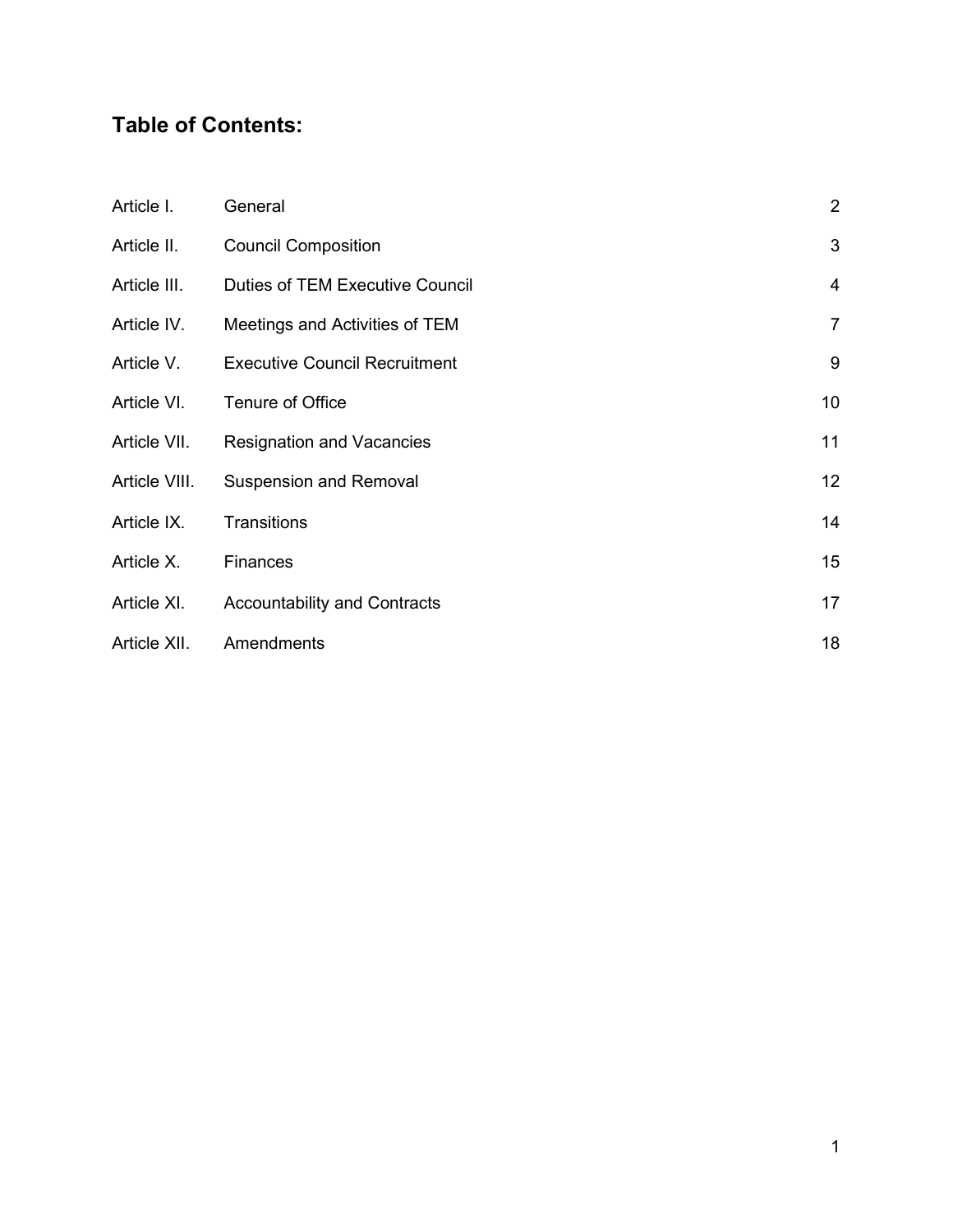# Article I. General

### 1.01 Name

(a) The name of the student action group is The Entrepreneurial Mindset ("TEM").

### 1.02 Application

(a) This Constitution shall apply to all members of TEM as defined herein, and all proceedings, rulings, and remedies defined under and taken pursuant to this Constitution shall be exhaustive.

### 1.03 Jurisdiction

- (a) TEM is a self-governing body in respect of all proceedings, resolutions, executive decisions, rulings, and appeals taken and administered pursuant to the authority of this Constitution. This Constitution shall bind and govern all members of the association with no organization sitting as an appellate body to TEM.
- (b) TEM will follow all bylaws, policies, and procedures of the University of Manitoba Students' Union (UMSU) especially those found in the UMSU Student Clubs Policies and Procedures document.

### 1.04 Purpose

- (a) To promote entrepreneurship through providing students the opportunity to pitch their innovative business ideas and educating students on developing business plans.
- (b) To act as a stepping stone for motivated, determined, and passionate students to venture bigger opportunities by boosting their confidence and creativity and allowing them to develop a variety of transferable skills through entrepreneurship.
- (c) To expose students to ideas and knowledge outside of their faculties through collaborating with students across faculties and learning from each other in a competitive environment.
- (d) To strengthen the bond and relationship between different faculties.

### 1.05 Membership

- (a) Membership is free and open to any undergraduate students in any year of study at the University of Manitoba. Membership lasts for a full academic year, September to August.
- (b) All Executives are encouraged to be a part of the teams formed within the club.
- (c) Ideally consist of a maximum of 32 members with a balanced number of students from different faculties.
	- (i) Minimum of 40% of total members must be from Engineering and Science. If the minimum is not met, applications will be extended to obtain an equal distribution.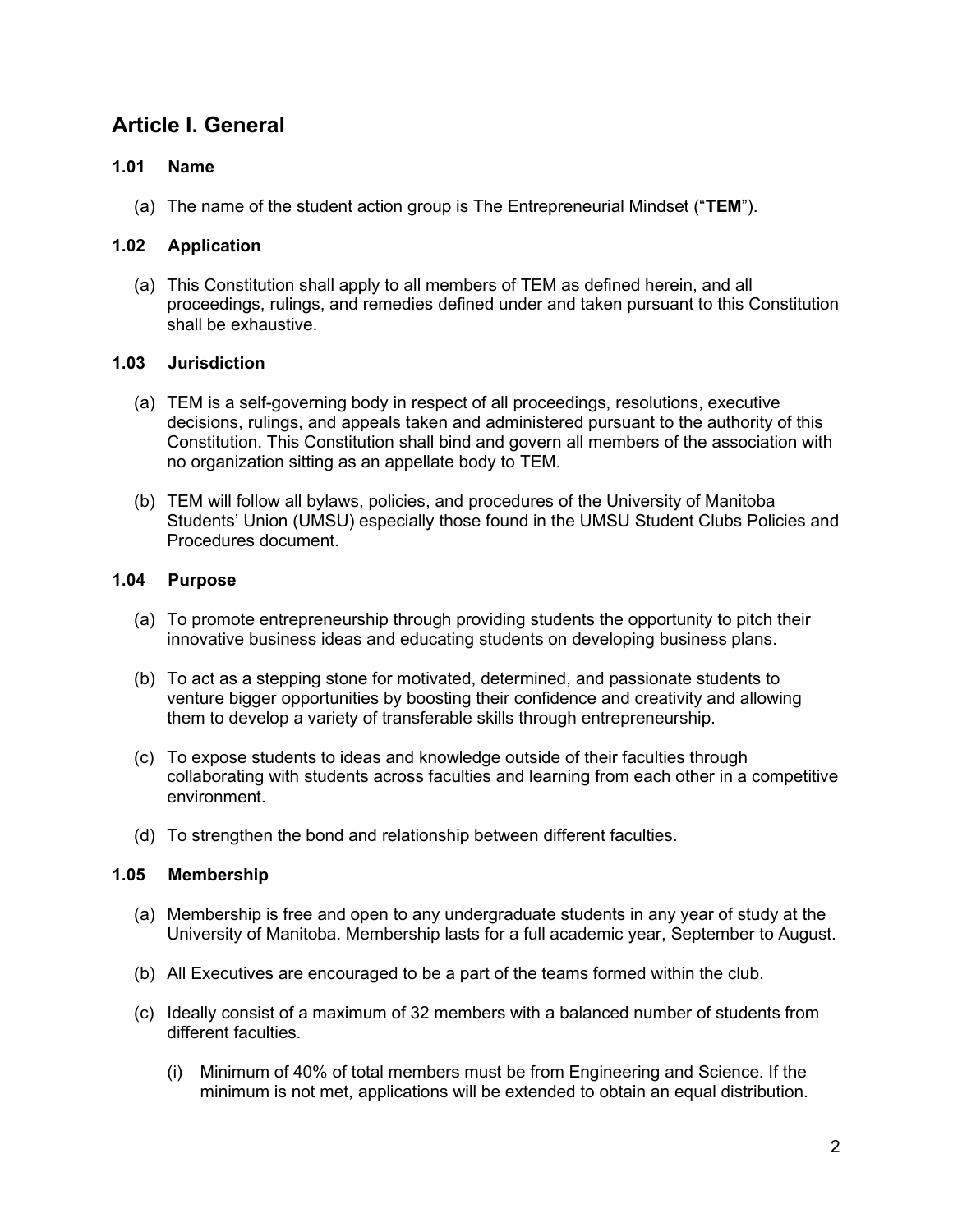# Article II. Council Composition

### 2.01 TEM Executive Council Composition

- (a) TEM Executive Council shall be comprised of a minimum of 8 TEM members. As of the date of this Constitution, those TEM Executive Council positions and the descriptions for those positions are listed in this article but are subject to change during TEM interview process.
	- (i) Co-Presidents
	- (ii) Vice President(s) of Faculties Commerce, Engineering, Science
	- (iii) Vice President of Finance
	- (iv) Vice President of Marketing and Communications
	- (v) Vice President of Corporate Relations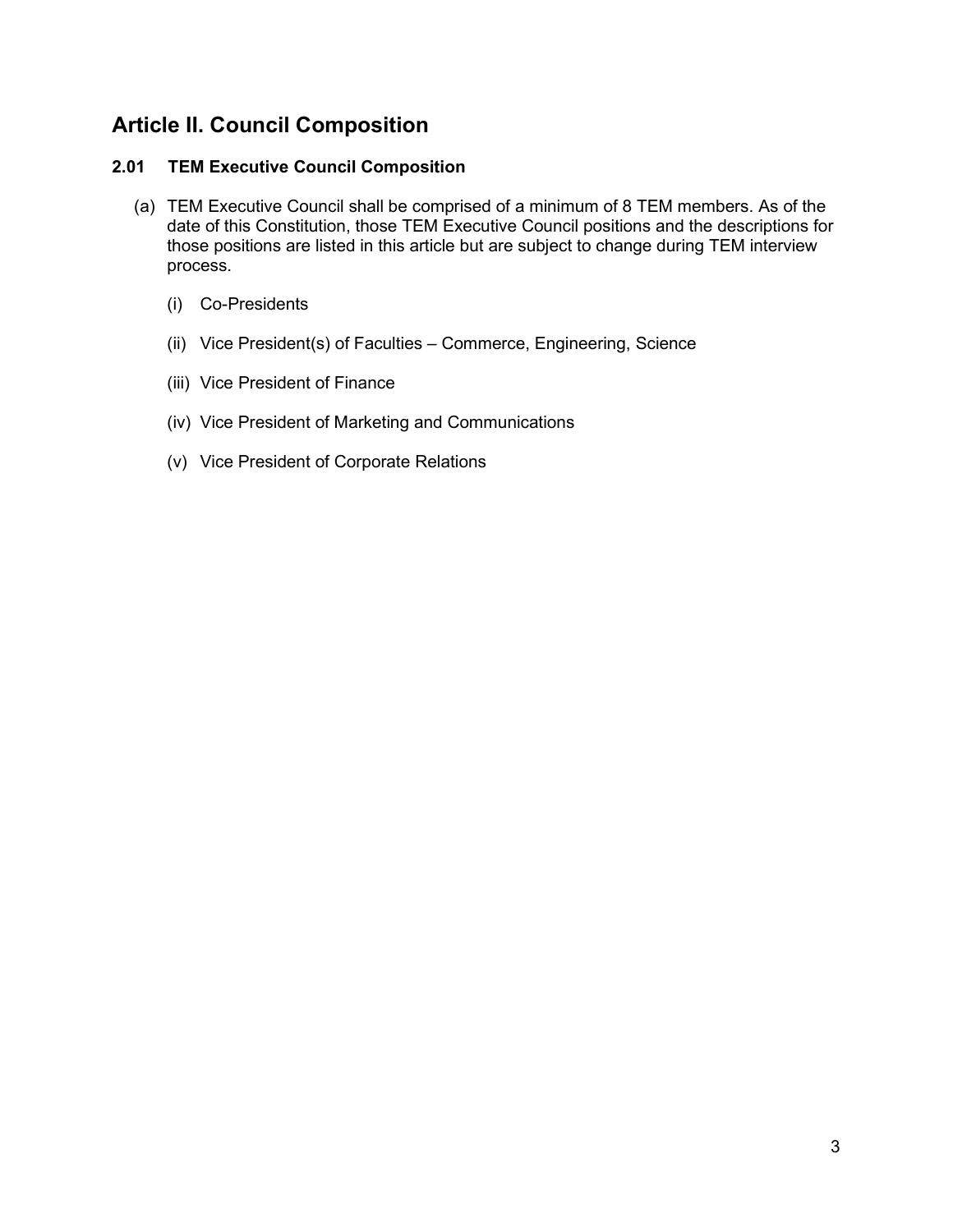# Article III. Duties of TEM Executive Council

### 3.01 Co-Presidents

- (a) Implement policy dictated in Article 1.04 and oversee internal operations.
- (b) Be the contact person for UMSU.
- (c) Act as signing authorities for TEM along with the Vice President of Finance.
- (d) Manage and maintain good standing of internal communication of the club.
- (e) Interview and recruit executives and members.
- (f) Assist Vice President of Finance in developing the current year's budget and obtaining funding.
- (g) Attend and facilitate all meetings throughout the academic year.
- (h) Exercising Judgment / Impacts of Decisions / Consequence of Error:
	- (i) Shall consult with TEM Executive Council, if necessary, to respond to difficult situations that may impact students in Manitoba.
	- (ii) May intervene in the duties and responsibilities of any council member if problems arise to ensure that all decisions are made in the best interests of TEM Executive Council, the Asper School of Business student body, the Asper School of Business, University of Manitoba, and the community at large.
	- (iii) Must ensure that the Asper School of Business and future TEM events are not harmed by decisions of TEM. Previous TEM Executive Council members can also act as resources for advice.
	- (iv) May intervene to ensure that duties held by and/or decisions made by TEM Executive Council members are carried out in a timely and professional manner.

### 3.02 Vice Presidents of Faculties – Commerce, Engineering, Science

- (a) Consist of senior year students from each faculty, mainly Commerce, Engineering, and Science, who possess internship experience.
- (b) Assist Co-Presidents in interviewing and recruiting members from their own faculties.
- (c) Collaborate with Vice President of Marketing and Communications to promote TEM to the students at the University of Manitoba.
- (d) Facilitate the flow of all meetings by providing input if needed. I.e., coming up with business / startup ideas if insufficient number of ideas are provided by members.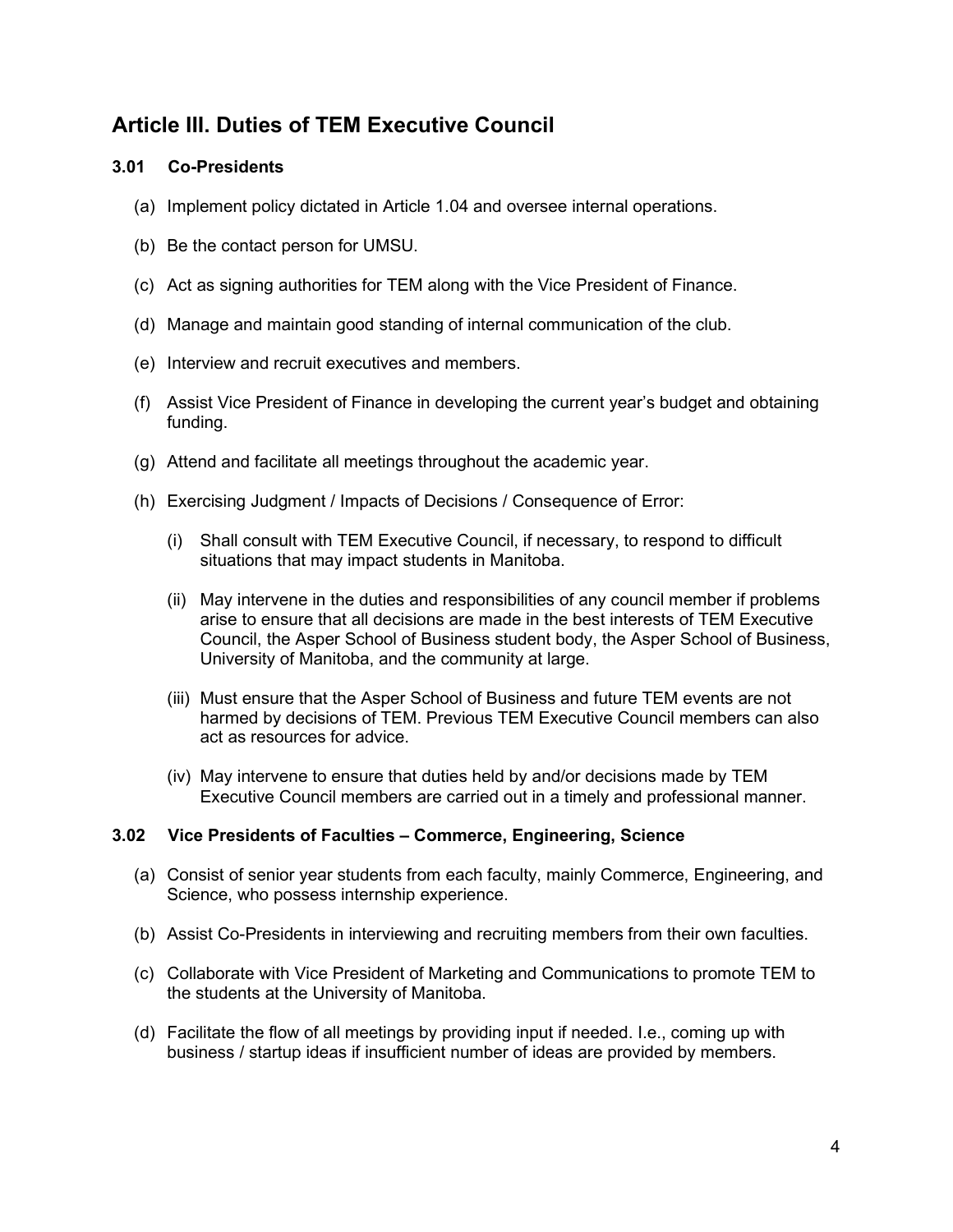- (e) Monitor the progress of each team and provide support as needed.
- (f) Attend all meetings throughout the academic year.
- (g) Exercising Judgments / Impacts of Decisions / Consequence of Error:
	- (i) Has discretionary authority as a member of TEM Executive Council
	- (ii) Should consult with TEM Co-Presidents prior to making decisions that could affect the Asper School of Business.
	- (iii) Must look beyond the scope of the events/services ensuring that all decisions made are in the best interests of TEM Executive Council, the Asper School of Business student body, the Asper School of Business, University of Manitoba, and the community at large.

### 3.03 Vice President of Finance

- (a) Ensure the financial viability and sustainability of the council.
- (b) Provide a yearly record of financial transactions to the Executive.
- (c) Responsible for TEM bank account.
- (d) Act as a signing authority for TEM along with both Co-Presidents of TEM.
- (e) Create a budget proposal package for UMSU and CSA funding and ensure events are kept within the budget throughout the academic year.
- (f) Apply and obtain external funding.
- (g) Review and sign cheques as required.
- (h) Coordinate the financial audit together with the incoming/outgoing Vice President of Finance.
- (i) Help with event tasks as needed.
- (j) Exercising Judgment / Impacts of Decisions / Consequence of Error:
	- (i) Has discretionary authority as a member of TEM Executive Council. The Vice President of Finance has the final say on any financial decisions of the council and deals with the operating budget.
	- (ii) Major decisions should be made in consultation with TEM Co-Presidents. Prior to making any decisions regarding the allocation of TEM funds, the Vice President of Finance should consider the best interests of TEM.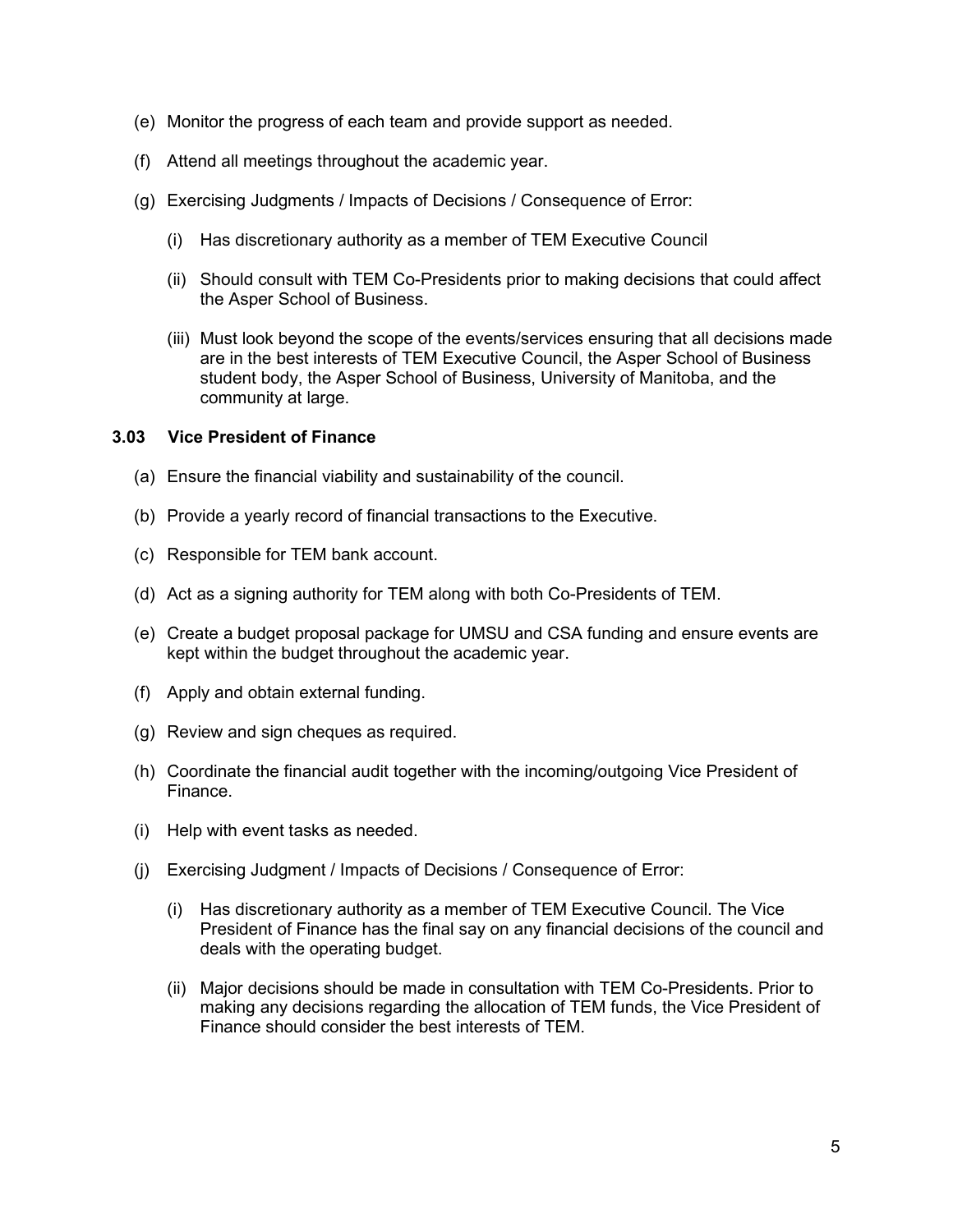### 3.04 Vice President of Marketing and Communications

- (a) Maintain the brand of TEM.
- (b) Promote events to the students at the University of Manitoba via different means of communication such as posters, social media posts, website, etc.
- (c) Responsible for tabling, marketing budget, posting flyers, and create marketing materials such as display for booth, pamphlets, etc.
- (d) Perform market research and gather student opinions to improve upon events and services such as external competitions for members to participate in.
- (e) Collaborate with Vice Presidents of Faculties to promote events.

#### 3.05 Vice President of Corporate Relations

- (a) Establish partnerships within the entrepreneur community and increase partnerships for events of TEM. The Vice President of Corporate Relations shall be the main liaison for this program.
- (b) Ensure that all of TEM's corporate partners receive entitled partnerships benefits.
- (c) Plan the Business Case Competitions at the end of each term in December and April.
- (d) Plan important event throughout the academic term.
- (e) Exercising Judgment / Impacts of Decisions / Consequence of Error:
	- (i) Has discretionary authority as a member of TEM Executive Council. The Vice President of Corporate Relations shall consider the impact of such decision on event partners and student groups. The Vice President of Corporate Relations shall consult the Co-Presidents before making significant decisions. The Co-Presidents and the Vice President of Corporate Relations may also consult TEM Executive and Faculty Advisor.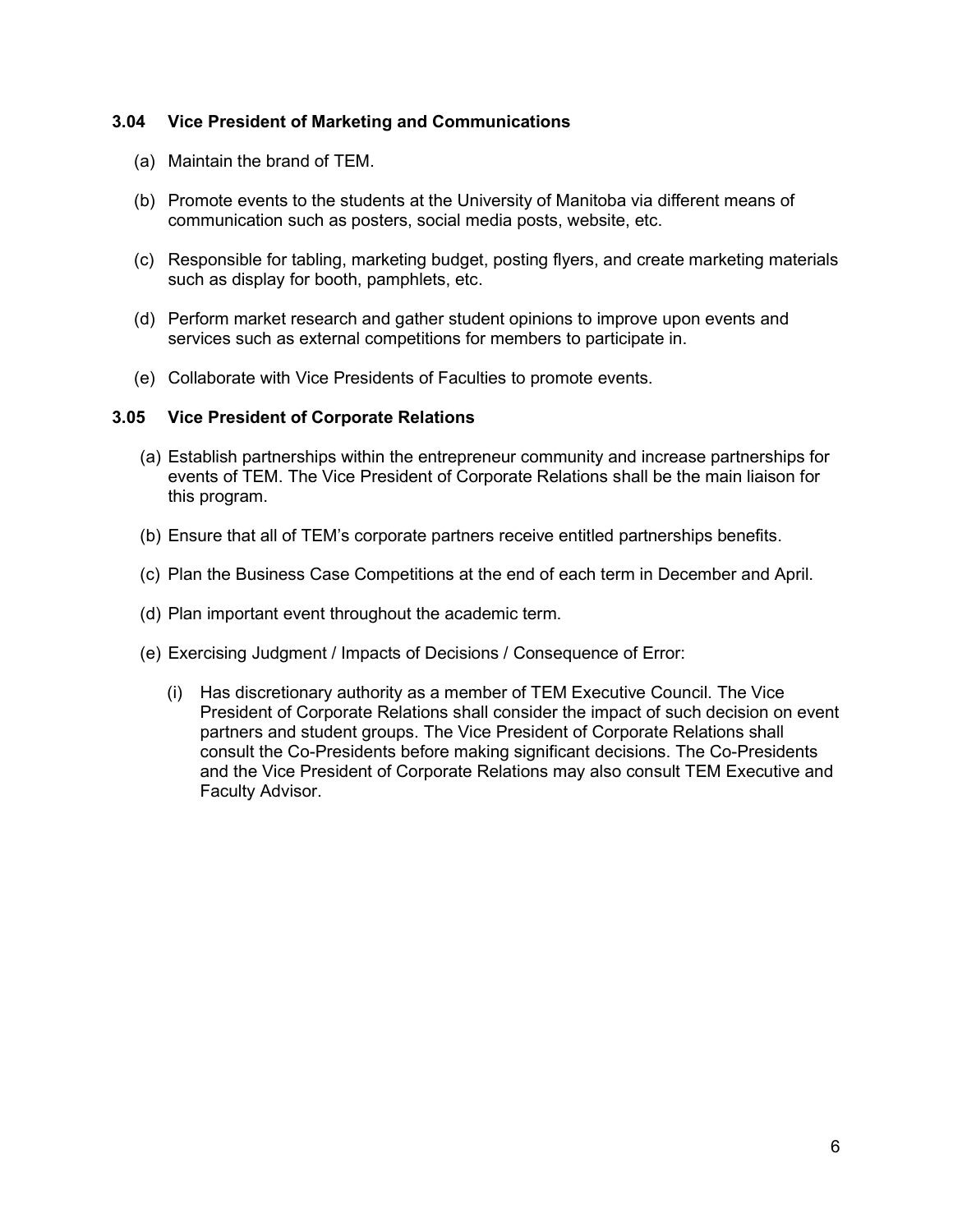## Article IV. Meetings and Activities of TEM

- 4.01 Executive team will provide the outline and structure of a business plan as a guide for the members at the start of each term.
- 4.02 Members will pitch their ideas at the start of each term not all members are required to pitch.
	- (a) Approx. 4 or 6 ideas per term. Executive team will come up with ideas if not enough.
	- (b) One idea indicates one team.
- 4.03 Members will select one of the ideas that they are interested in realizing or that resonates with them. I.e., members will go into the team of the idea that they want to build on and work collaboratively throughout the term.
	- (a) Each team should consist of 3-5 members.
	- (b) Executive team members are encouraged to join and participate in a team.
	- (c) Members who did not select a team will be distributed by the executive team.
- 4.04 Each team will coordinate regular team meetings throughout the term to work on their business plan.
	- (a) Executive team members will act as the facilitator in each team by ensuring the members are actively participating and working collaboratively on their business plan.
- 4.05 Each member in each team will rotate to present a section of their business plan biweekly to another team.
	- (a) Each member has equal chance to develop presentation skills.
- 4.06 The teams are encouraged to book appointments with Stu Clark Venture Coach to seek guidance on their business plan.
- 4.07 Each team will present a section of their business plan to the whole student group on a monthly basis.
	- (a) Stu Clark Venture Coach / a professor / an alumni will be present to provide meaningful feedback to the teams.
- 4.08 At the end of each term, members will present their full idea (with PowerPoint) as a team to the judges (professors / business professionals) and the whole student group.
	- (a) Judges will select the winning team and feedback will be provided to each team for future improvements.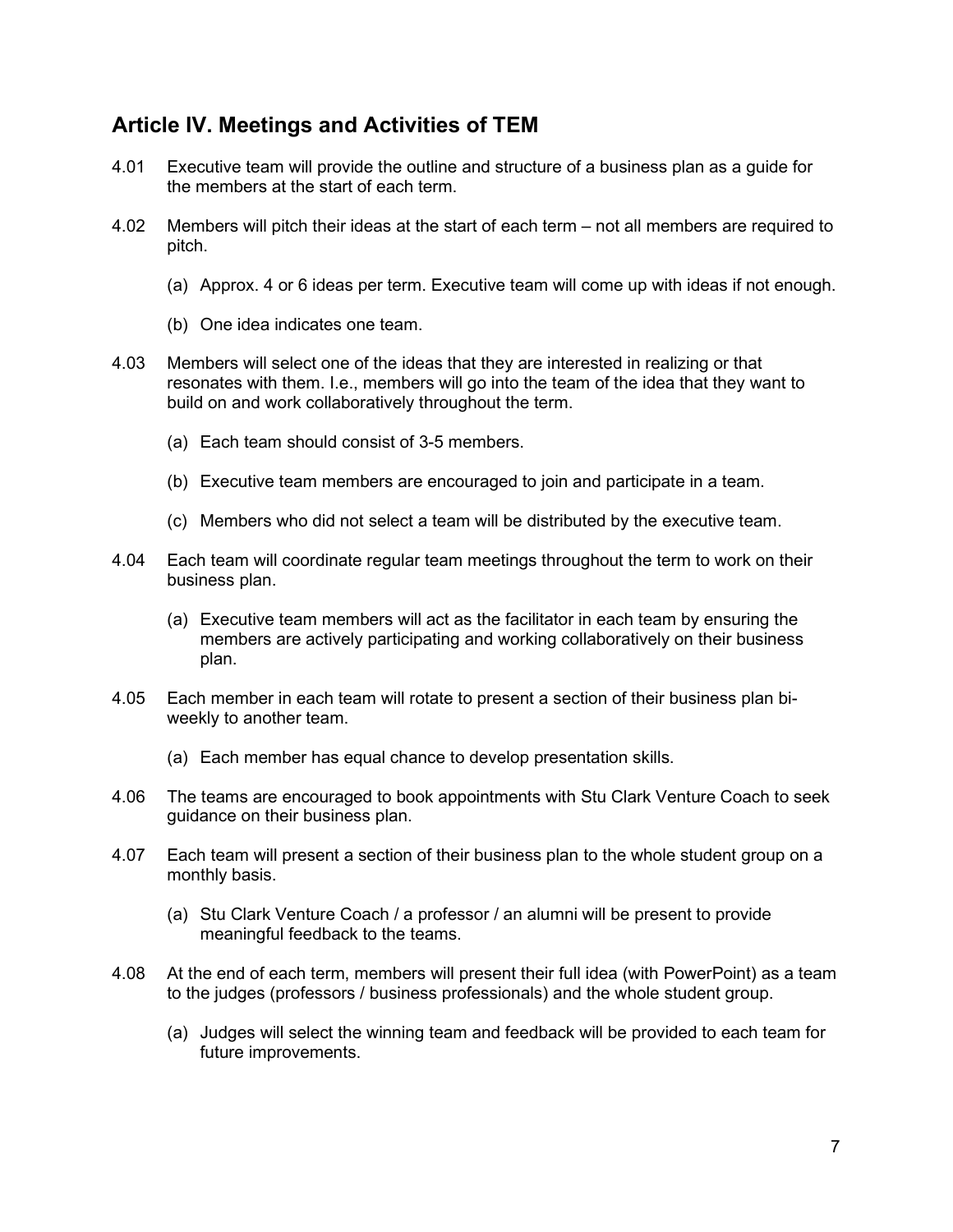- (b) The winning team will be awarded cash prizes depending on the funding that the club is able to obtain.
- (c) TEM strongly encourages members to present their full idea and participate in the New Venture Championships and external entrepreneurship competitions if they decide to pursue their idea.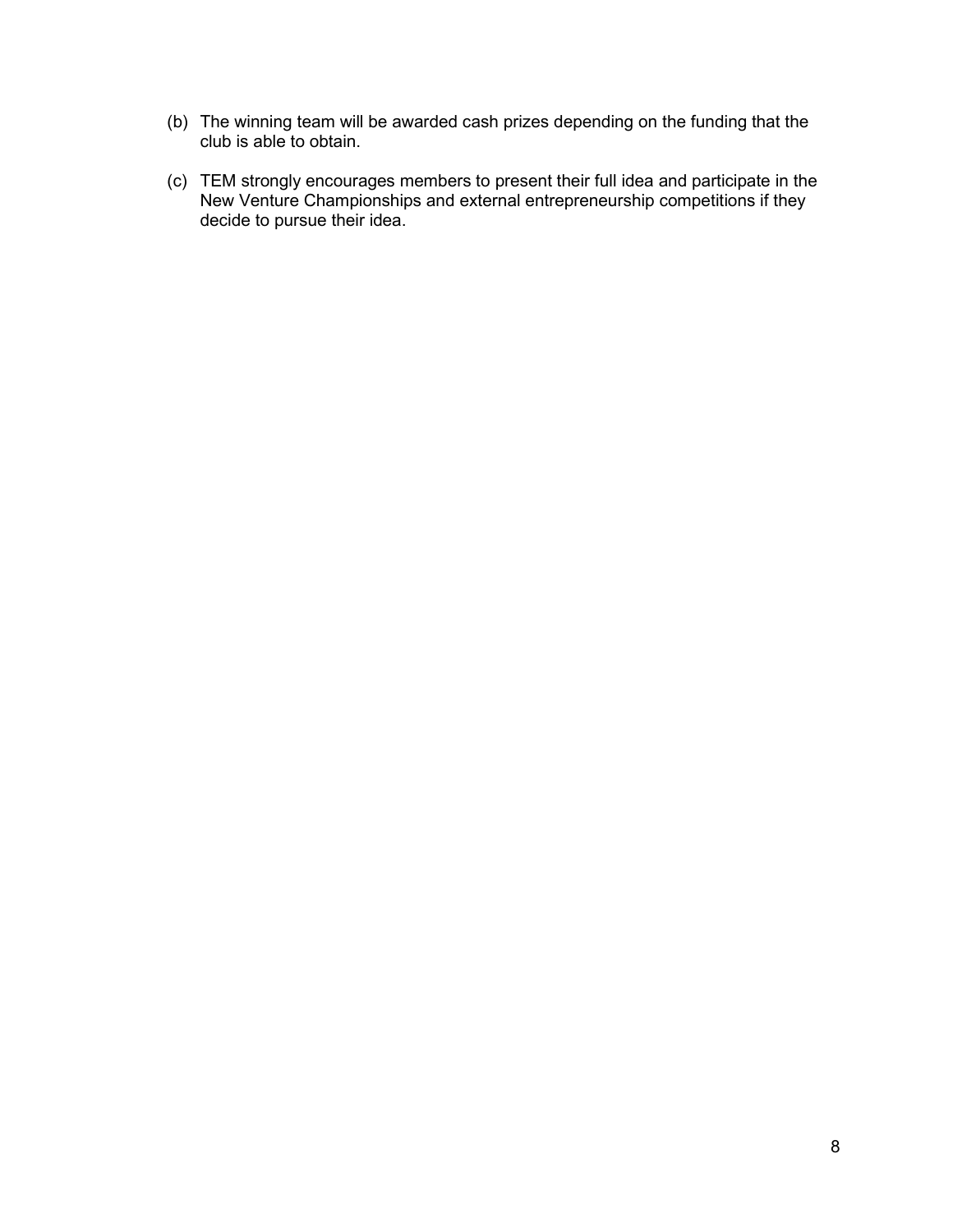# Article V. Executive Council Recruitment

### 5.01 TEM Executive Council Recruitment

- (a) Outgoing Co-Presidents and outgoing Vice Presidents of Faculties must be present to interview applicants unless there is a pressing reason approved by the Executive Council.
- (b) The respective outgoing Executive Member may attend the interview if availability permits and if invited to do so by the outgoing Co-Presidents.
- (c) Students who wish to apply for an executive position (including the Co-President positions) for the following year will submit an application.
- (d) All students who apply for the Executive Council must be students in good standing with the Asper School of Business, who will not graduate before April the following year.
- (e) The applicants will be interviewed by the current year's Executives for the position that they applied for.
- (f) The applicants who applied for the Vice President of Faculties positions of their desired faculty shall be the students of the faculty.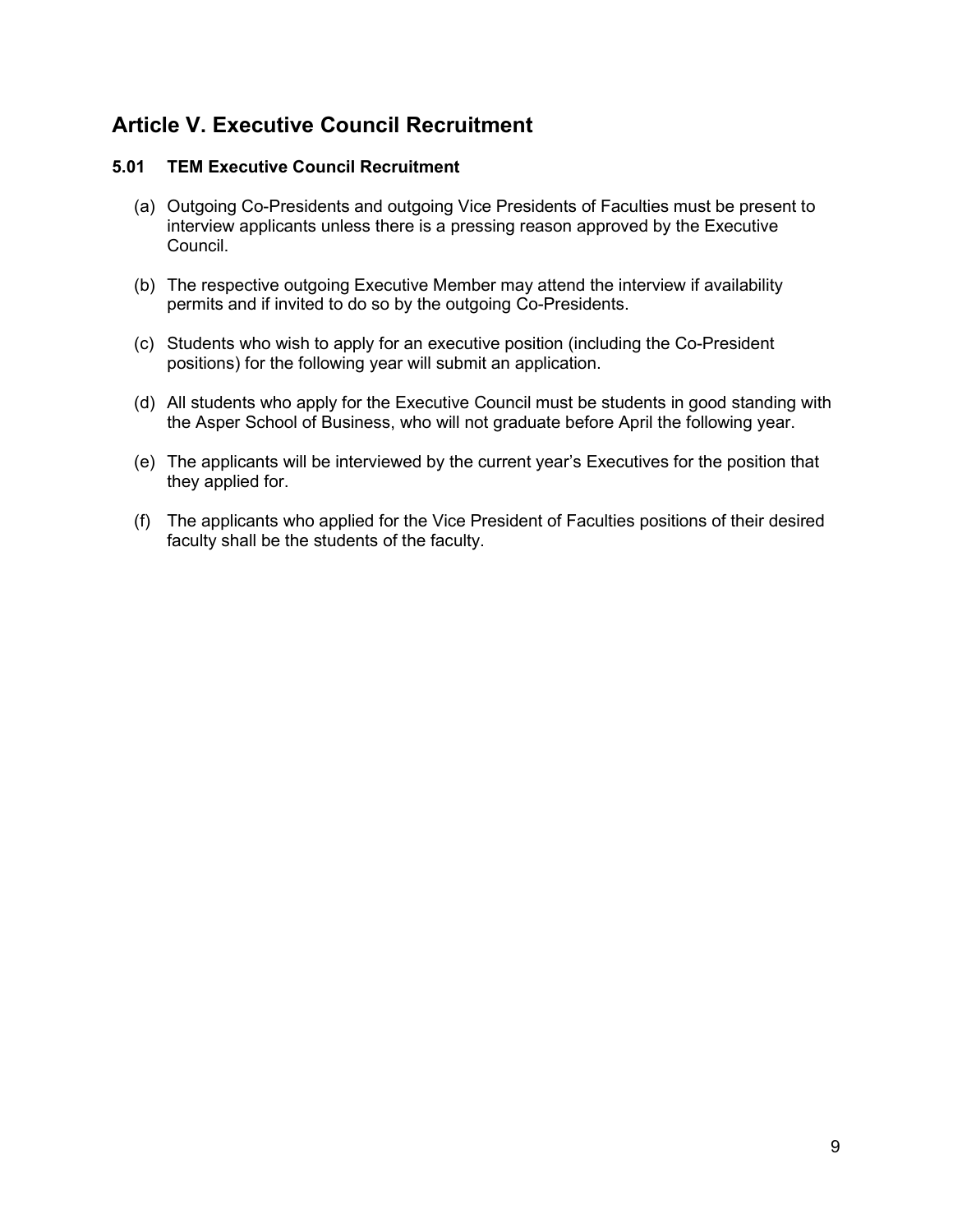# Article VI. Tenure of Office

- 6.01 Each appointed member shall hold office from April 1<sup>st</sup> of their incoming year to March 31<sup>st</sup> of the following year.
- 6.02 Members not on the council at the time of the first meeting of the new executive council shall hold office from the time of their appointment and/or acceptance to the council until March 31<sup>st</sup> of the following year.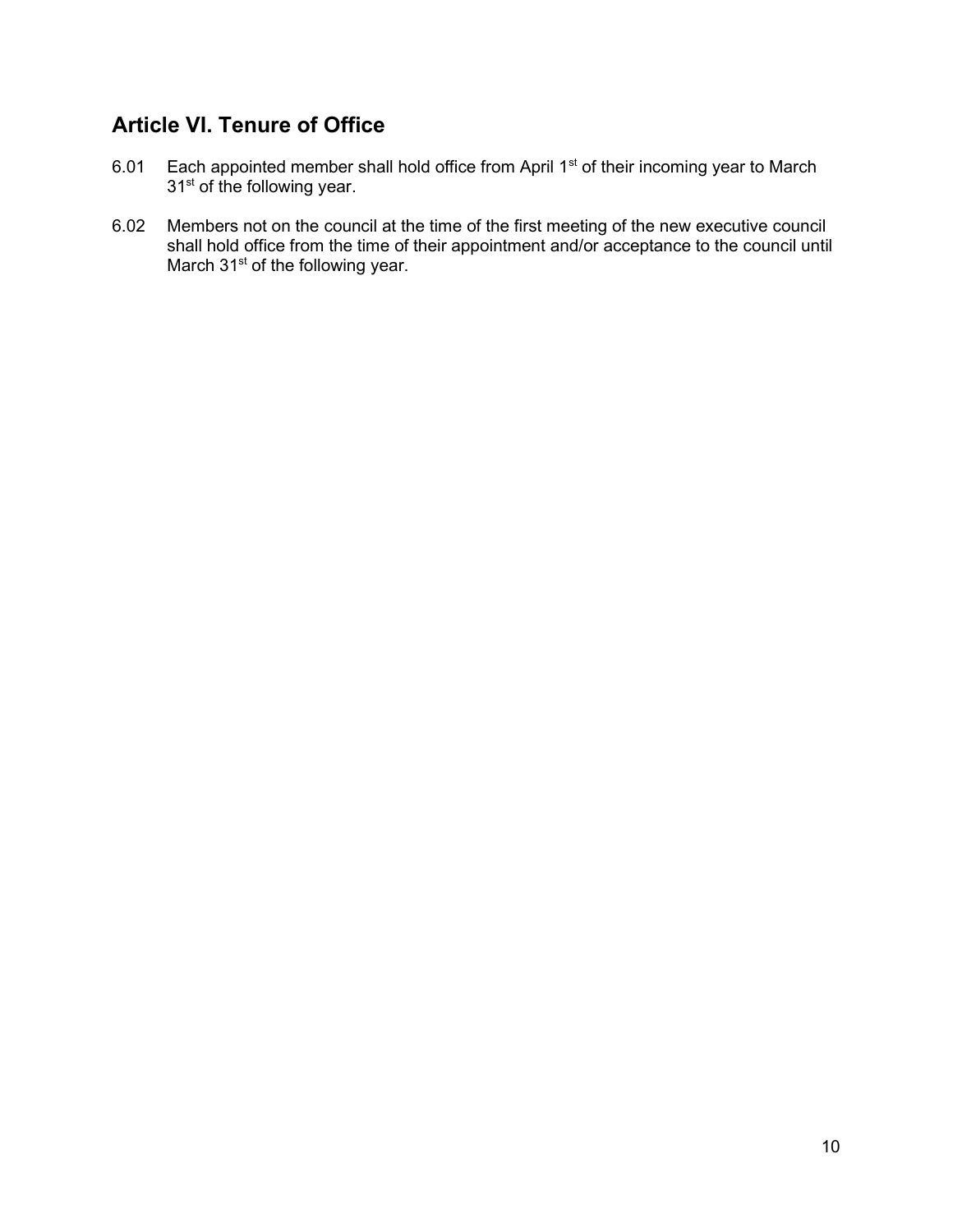# Article VII. Resignation and Vacancies

- 7.01 Any resignation or removal from office of a member of TEM Executive Council shall be submitted to the Co-Presidents, who shall present the resignation to TEM Executive Council. In the case of the resignation of TEM Co-President(s), the resignation shall be submitted to the Faculty Advisor and Vice Presidents of Faculties.
- 7.02 In the event of the resignation of any Executive Council members, the remaining TEM Executive Council will appoint new Executive Council members.
- 7.03 In the case of the temporary absence of the Co-Presidents, the Vice Presidents of Faculties shall assume the responsibilities of the Co-Presidents. Should the Vice Presidents of Faculties be unable to assume the position, it shall pass to the Vice President of Finance.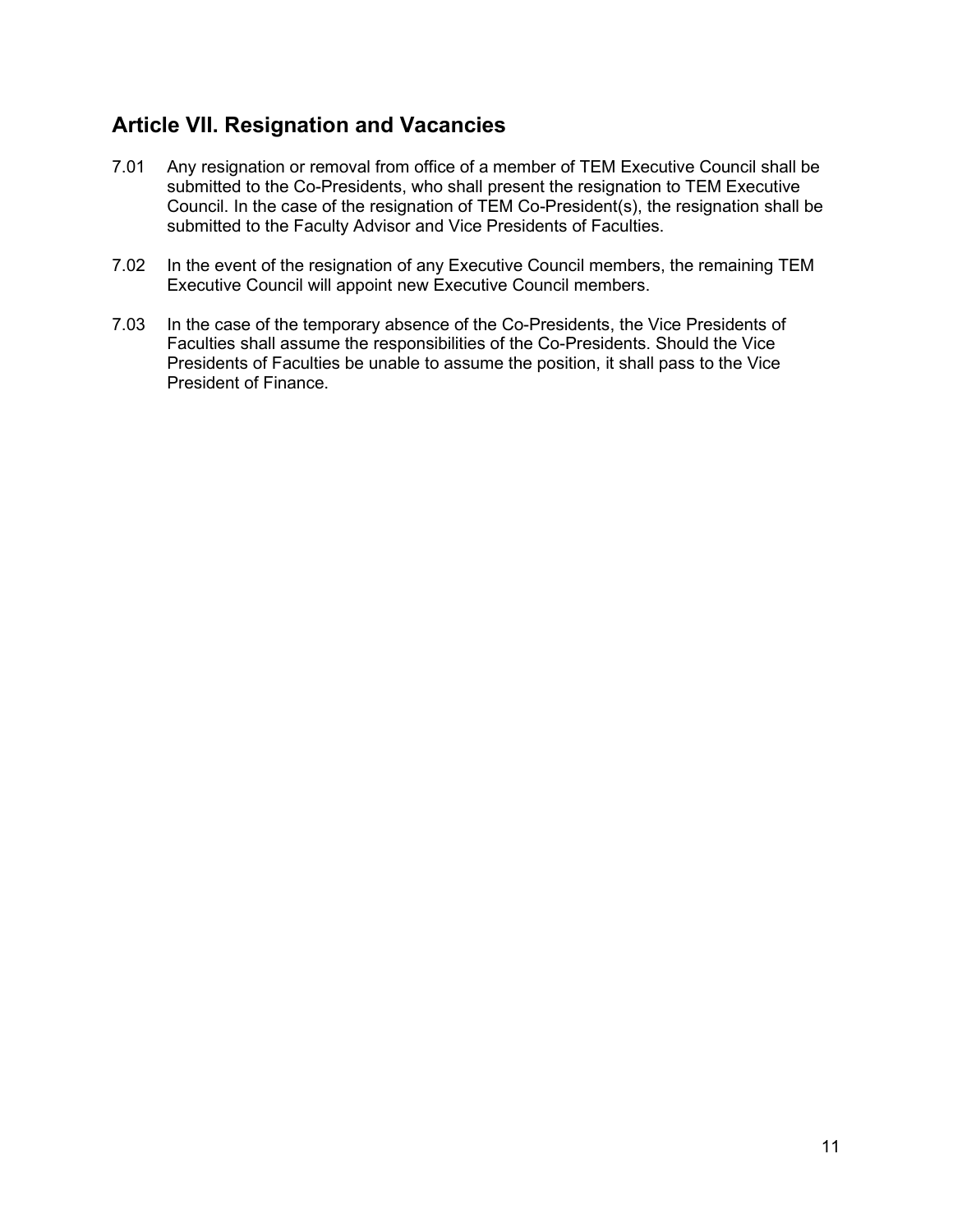# Article VIII. Suspension and Removal

### 8.01 Removal of Co-President(s)

(a) A successful motion to remove the Co-President(s) shall trigger a by-election for the election of new Co-President(s). The respective member who was removed is not barred from running in the by-election.

### 8.02 Removal of Vice President(s)

- (a) TEM Executive Council may, by motion at a duly convened Executive Council meeting, remove any TEM Vice President who has:
	- (i) Failed to perform the duties of their office, or
	- (ii) Misstated their good academic standing and/or registration status within the I.H. Asper School of Business
- (b) Two-thirds of the vote of TEM Executive Council is required to pass a motion for the removal of any TEM Vice President.

### 8.03 Executive Elections and Terms of Office

- (a) Prior to the election, the Executives shall appoint a Chief Returning Officer (CRO) to oversee the elections; the CRO does not have to be a member of TEM, and cannot be a person who is running in the election.
- (b) The duties of the CRO are to:
	- (i) Oversee and administer the elections for TEM.
	- (ii) Publicize the elections to the membership of TEM.
	- (iii) Hear and decide on any appeals or complaints related to the elections.
	- (iv) Oversee and administer the counting of votes or ballots for the elections.
	- (v) Announce the results of the elections and inform UMSU of who next year's Executive will be.
- (c) Voting will be conducted as follows:
	- (i) Nominations for the elected positions will last for three days. Candidates who wish to be nominated should inform the CRO during that period, and must be a member in good standing of TEM at the time of their nomination.
	- (ii) Each nominated candidate is allowed to campaign on behalf of themselves and any slate (or team) they are a part of during the campaigning period, which will last for at least a week.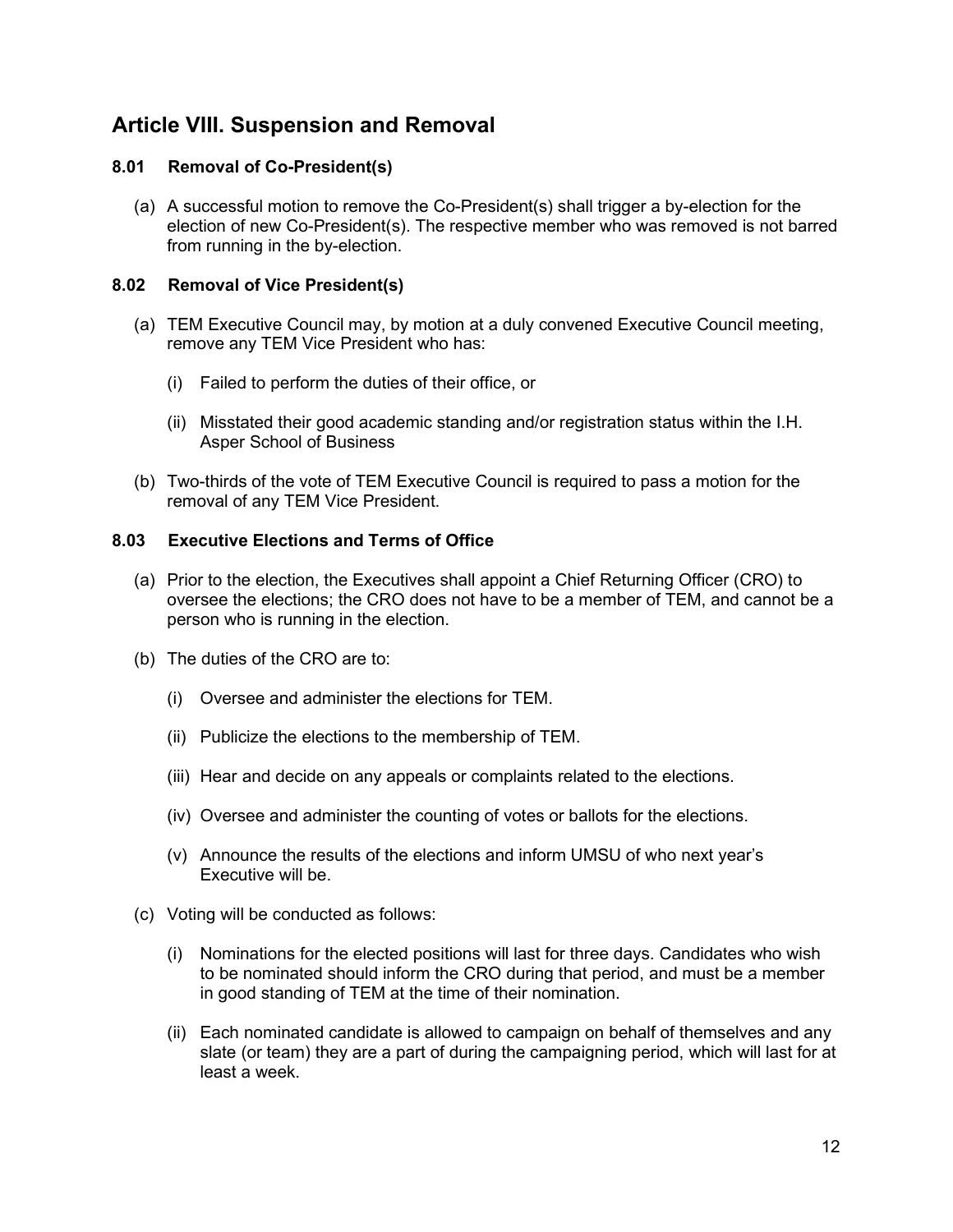- (iii) The CRO will collect a brief biography and campaign platform from each candidate and distribute them in an e-mail to all members of TEM prior to voting.
- (iv) Voting will be open for at least two days, and will be held in a safe and secure location accessible to all members of the club. At least one poll clerk will be present at all times with the ballot box.
- (v) The ballot will be collected by the CRO and counted; results will be sent to candidates and TEM members.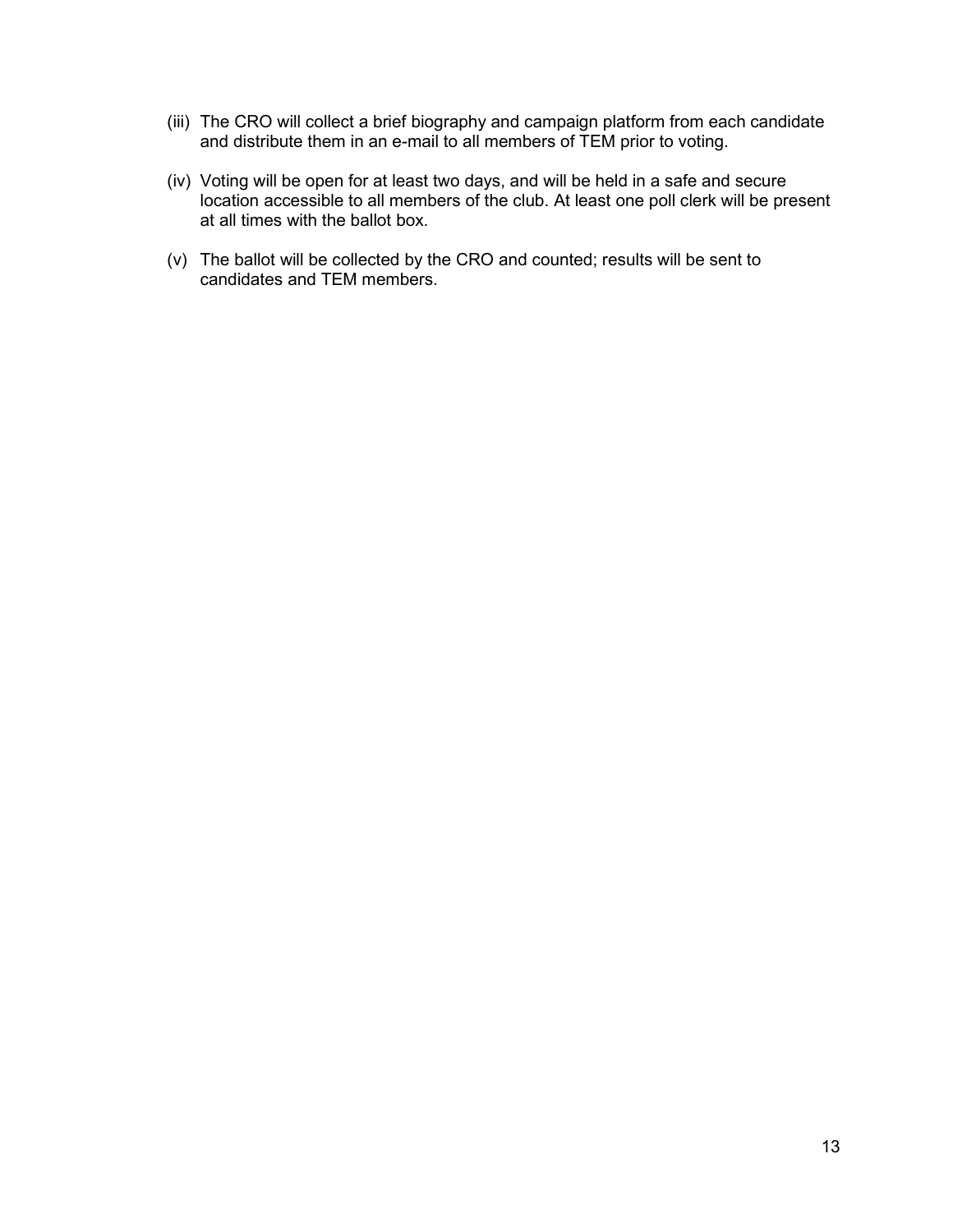# Article IX. Transitions

- 9.01 For the purpose of the continuity of the Executive Council and to aid TEM Executive Council in the performance of their duties, upon entering and continuing through his or her term of office, each member of TEM Executive shall maintain an accurate and detailed set of files, which shall be submitted at the end of the year and stored in TEM office. These files may be referred to by successors for the purposes of maintaining continuity.
- 9.02 The files for each member to record include, but are not limited to, all programs and schedules pertaining to the member's activities during the term in office, all materials created during the term in office and any additional relevant information to decisions made by the member during their tenure.
- 9.03 At the end of each TEM Executive Council Members' tenure, a transition report must be prepared and provided to the incoming members of their respective position no more than two (2) weeks after the transition has occurred. The report shall include a description of duties and how these duties were accomplished, an analysis of the problem areas or difficulties encountered in the performance of duties, and recommendations and suggestions containing any other information that may guide or assist the successor in the performance of their duties.
- 9.04 Following the completion of a successful appointment of Executives in Article 5, it is the responsibility of the current outgoing executive members to orient the newly appointed executive members to their duties, and to prepare the new executive members to be effective in their roles. The current outgoing Co-Presidents will assume the responsibility for designating an appropriate transition period in which outgoing executive members must train and transition their position's respective duties to incoming executive members.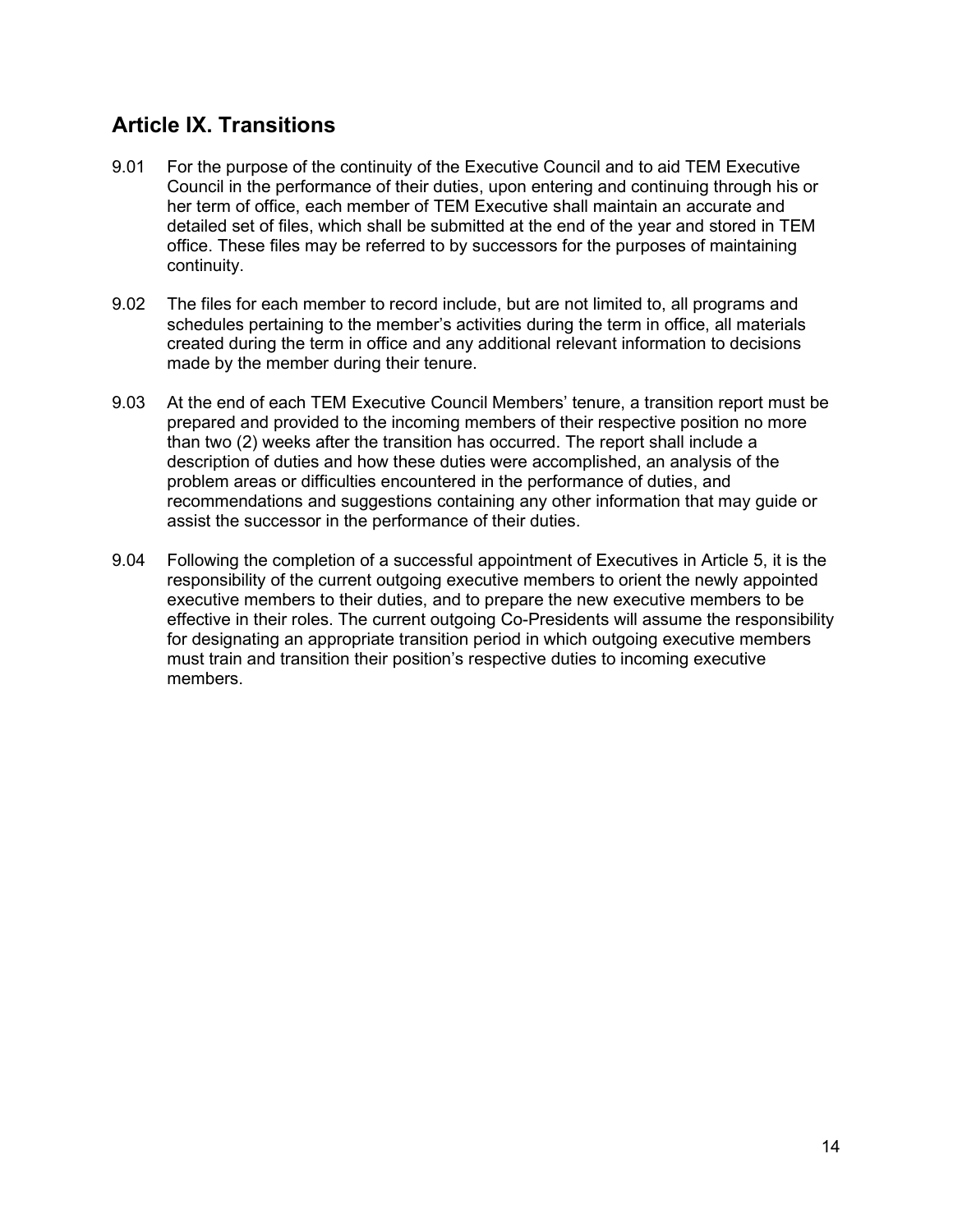# Article X. Finances

### 10.01 Budgets

- (a) The Vice President of Finance shall prepare in consultation with TEM Executive Council member who requires funds for the purpose of executing their prescribed role, a budget for the implementation of the programs which they intend to carry out during their term in office.
- (b) All expenses outside of the prepared budget must be approved by the Vice President of Finance prior to the expense being incurred. If the additional expense is not approved, TEM Executive Council may not be reimbursed.

### 10.02 Budget Procedure

- (a) The budget procedure shall be as follows:
	- (i) The Vice President of Finance shall meet with the Co-Presidents to discuss any financial strategies or plans for the upcoming year.
	- (ii) The Vice President of Finance shall prepare the annual budget, including a preliminary budget for each individual event and service.
	- (iii) The Vice President of Finance shall then meet with TEM Executive Council member to review the preliminary budget for events and/or services which they are responsible for. Feedback from TEM Executive Council member responsible for the event(s) and/or service(s) should be considered, and changes may be made as deemed appropriate by the Vice President of Finance. (Individuals have the right to appeal to TEM Executive Council).
	- (iv) The final proposed budgets for the coming year and actual income statement from the previous year will be distributed to TEM Executive Council for consideration.
	- (v) The proposed budget must then be ratified by a successful vote of TEM Executive Council.

### 10.03 Additional Budget Details

- (a) There will be a limit of \$100 per event that a member of TEM Executive Council can approve without consensus when the entire TEM Executive Council is not available for consultation (these specific transactions must be outside the normal course of business).
- (b) The budget shall be made available to any TEM Executive Member upon request. TEM Executive Member must make an appointment with the Vice President of Finance to review the budget, as opposed to the budget being sent, circulated, and reproduced.
- (c) All accounting records must be kept up to seven years in the event of a Federal Audit.
- (d) Expenses incurred by TEM Executive Council members must be approved by the Co-Presidents. Expenses incurred by the Co-Presidents must be approved by the Vice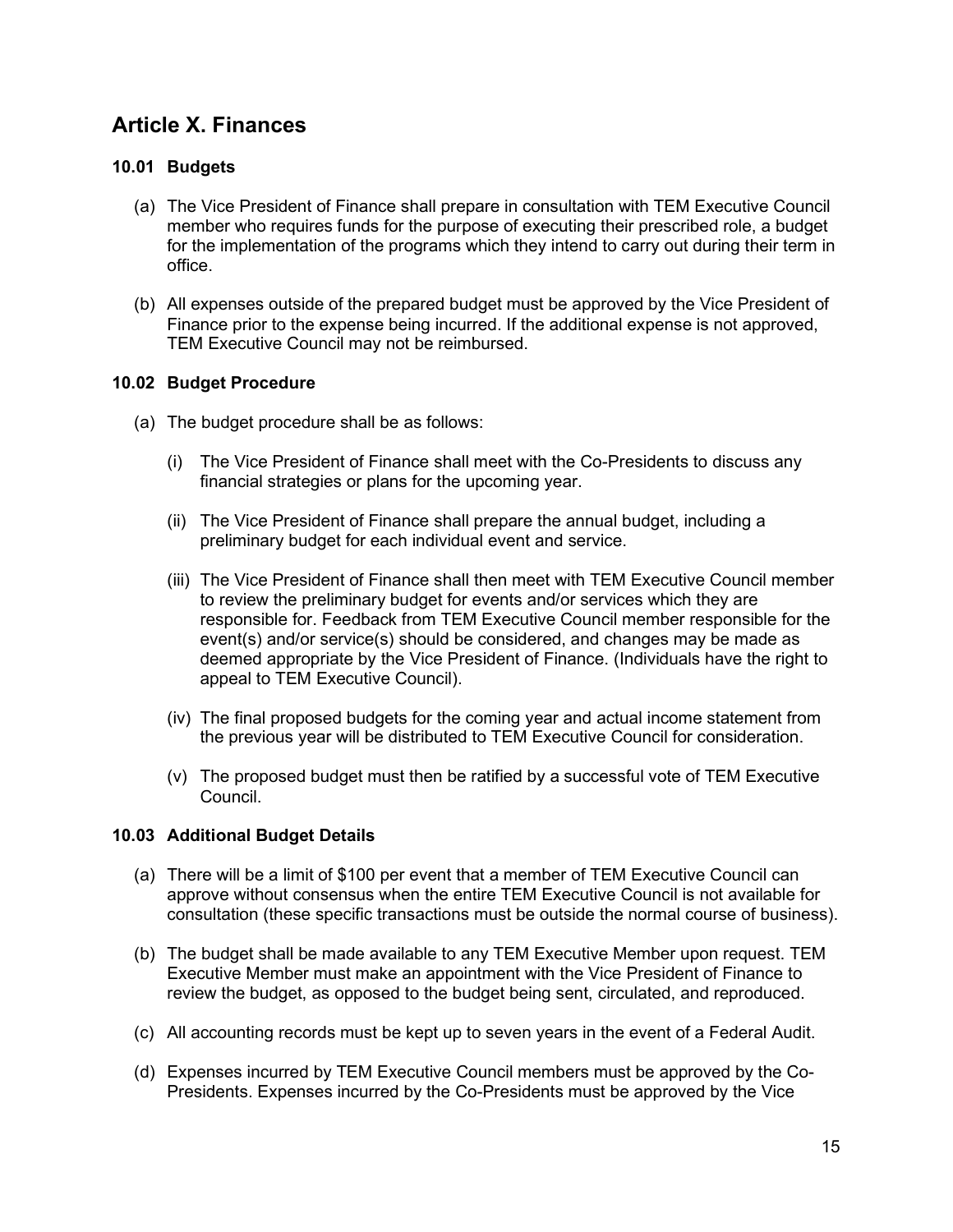President of Finance. Expenses which are outside of the budget must be communicated to the Vice President of Finance prior to approval by any other TEM Executive Council Member.

### 10.04 Bank Account

- (a) For the purpose of handling funds, a bank account shall be maintained each year in the name of TEM. The Vice President of Finance and Co-Presidents shall be the joint signing officers.
- (b) Cheques made payable to one of the signatories must be signed by two of the three signatories.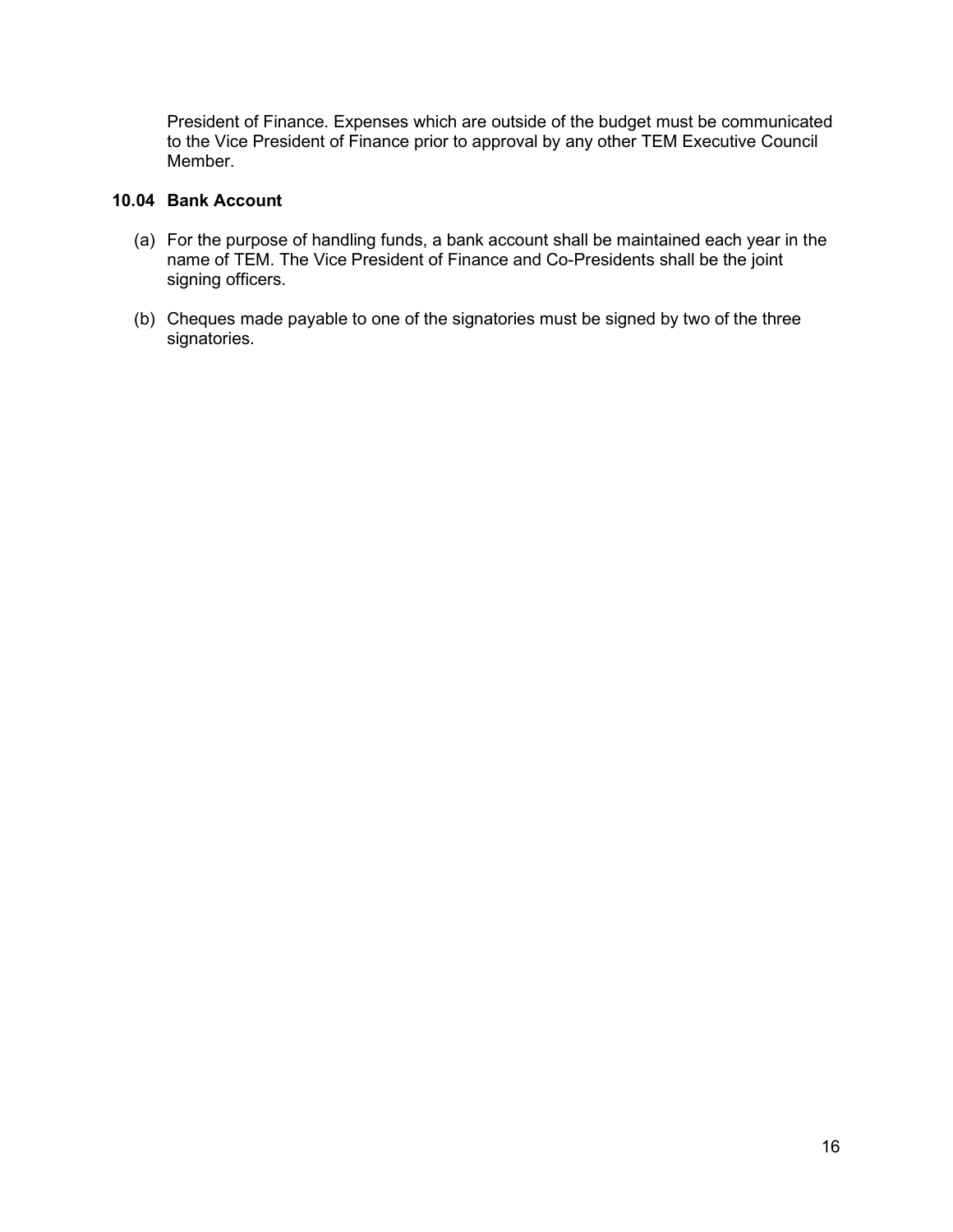# Article XI. Accountability and Contracts

- 11.01 The legal signing authority for contracts of TEM is the Co-Presidents. All TEM contracts must be signed and approved by the Co-Presidents. The positions that the contract applies to still have input and can make recommendations; however, the contract must be approved and signed by TEM Co-Presidents.
- 11.02 Any permits, including liquor or other, which are required for an event, must be signed by the Co-Presidents. Where additional signatures are required, TEM Executive Council member whose portfolio the event falls under must sign. If there are any personal issues that make any of these unable to sign the permit, they may be excused from this duty by approval of TEM Executive Council. Other TEM Executive Council Members must sign in the place of the excused signatory or signatories.